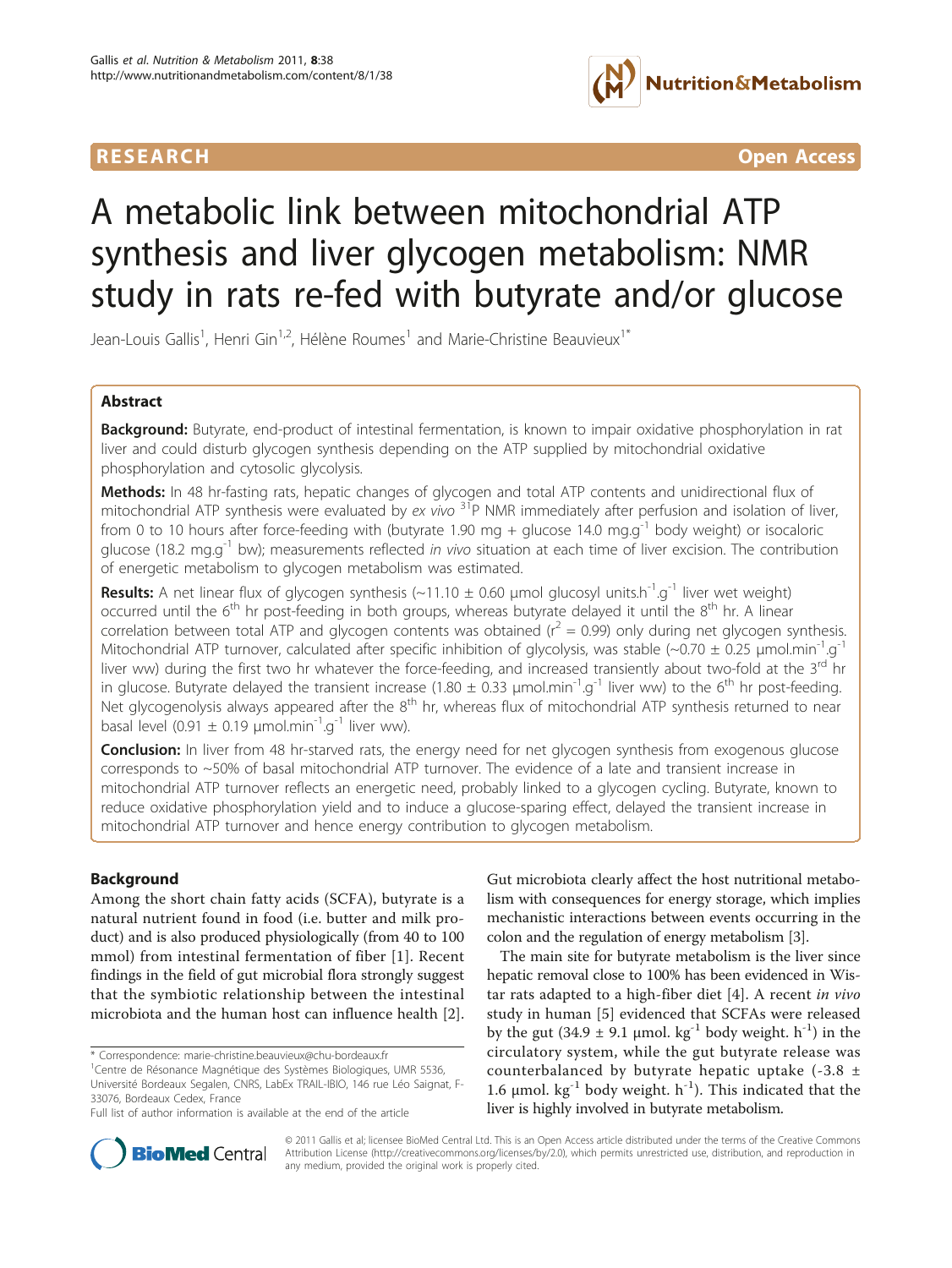Fatty acids (FA) are both substrates and effectors of the hepatic oxidative pathways. They are  $\beta$ -oxidized in mitochondria and some of them (namely long chain fatty acids) are known to have a decoupling-like effect on mitochondrial oxidative phosphorylation [[6](#page-7-0),[7\]](#page-7-0). We previously showed that the direct perfusion of isolated and perfused rat liver with short and medium chain FA (butyrate, octanoate) decreased the ATP content [[8\]](#page-7-0). More recently, we demonstrated in isolated rat liver that a butyrate perfusion of the organ decreases the oxidative phosphorylation yield in the whole organ by decreasing the mitochondrial synthesis flux of ATP [\[9](#page-7-0)].

The liver is the main site of glycogen contribution to the regulation of blood glucose. Glycogen content varies during the day, generally increasing from a nadir at the end of the post-absorptive period to a maximal content about 4-5 hours after a meal. Glycogen synthesis, which is located in cytosol, depends on the UTP supply and hence on ATP supply resulting from both mitochondrial oxidative phosphorylation and cytosolic glycolysis. There is in isolated rat liver a linear, positive, glucose-dependent and insulindependent correlation between the change in ATP content and that of glycogen [\[10\]](#page-7-0). Glucose or glycogen cycling may also occur [[11](#page-7-0)], raising the question of the contribution of ATP turnover owing to the large energy cost of the gluconeogenesis pathway. Studies have been performed with fatty acids concerning the hepatic fluxes of glucose autoregulation which could implicate a glucose or glycogen cycling [[12](#page-7-0)-[16](#page-7-0)]; however, to our knowledge, nothing is reported about the energetic cost of the effect of fatty acid on a potential cycling. Owing to the impairing effect of butyrate on oxidative phosphorylation, it can be hypothesized that butyrate disturbs the energy supply necessary for glycogen synthesis.

The present study sought to evaluate the effects of butyrate added to glucose feeding in rat on mitochondrial ATP synthesis in the liver and to determine whether butyrate could interact with glycogen storage, the protocol reflecting in vivo situation. Indeed, the originality of the present work was to monitor the changes of mitochondrial ATP turnover within a long post-feeding period, the changes reflecting integrated physiological responses of the whole liver to the kind of diet. It differed from our previous estimation of ATP turnover performed ex vivo in which the substrates were added to the perfusate of the isolated liver, excluding all digestive processes and regulations at the whole-body scale [[8,9\]](#page-7-0).

Recent nuclear magnetic resonance (NMR) developments made it possible to study hepatocellular rates of global ATP synthesis in vivo by using magnetization saturation transfer method [[17\]](#page-7-0) or on hepatic freezetrapped biopsies subsequently treated for NMR analysis by cryo-NMR method [\[18\]](#page-7-0). Magnetization saturation transfer cannot be used to estimate the mitochondrial contribution to ATP supply [[19\]](#page-7-0) because the rate of liver oxidative phosphorylation is too slow to be accurately evaluated by this method [[20](#page-7-0)]. Moreover, these methods do not allow discrimination between mitochondrial and glycolytic ATP production, and the chemical ischemia (specific inhibition of oxidative phosphorylation) coupled with NMR spectroscopy is the only method leading to such a discrimination [\[9,21](#page-7-0)].

In the present study, we monitor in glycogen-depleted liver of 48 hr-fasted rats, the glycogen recovery and the changes in mitochondrial ATP turnover induced by feeding of 48 hr-fasted rats with glucose alone or glucose plus butyrate. Hence, glycogen content, total ATP content and mitochondrial ATP supply were evaluated on the perfused and isolated liver, immediately after sacrifice.

# Methods and materials

#### Chemicals

Glucose and butyrate were purchased from Sigma Chemical (St. Louis, Missouri, USA) except where otherwise specified.

#### Animals

Male Wistar rats (Centre d'élevage Depré, St Doulchard, France) weighing 90-120 g were fed ad libitum with a balanced diet: carbohydrates (65%), proteins (16%), water (12%), minerals (5%), fibers (4%) and lipids (3%) amounting to 12.75 MJ/kg food as previously described [[8](#page-7-0)] (Table 1). They were housed in hanging cages in a room with constant airflow, controlled temperature (21- 23°C) and hygrometry, and a 12 hr light/dark system.

#### Table 1 Formulation of rat diet

| Formula                       | (%)     |
|-------------------------------|---------|
| Cereals                       | 76.55   |
| Vegetal proteins <sup>1</sup> | 14.1    |
| Animal proteins <sup>2</sup>  | 5       |
| Vitamins and mineral mix      | 4.35    |
| <b>Fatty acids</b>            | (mq/kg) |
| Palmitic acid                 | 6450    |
| Palmitoleic acid              | 750     |
| Stearic acid                  | 4500    |
| Oleic acid                    | 8500    |
| Linoleic acid                 | 13850   |
| Linolenic acid                | 90      |

Energy supply was 12.75 MJ/kg food, corresponding to 55.85% carbohydrates (with 39.90% starch), 3.95% fiber, 4.05% lipids, 18.70% proteins, 5.35% minerals and 12.1% water.

<sup>1</sup> Consisting of soybeans and yeast.

<sup>2</sup>Provided by fish.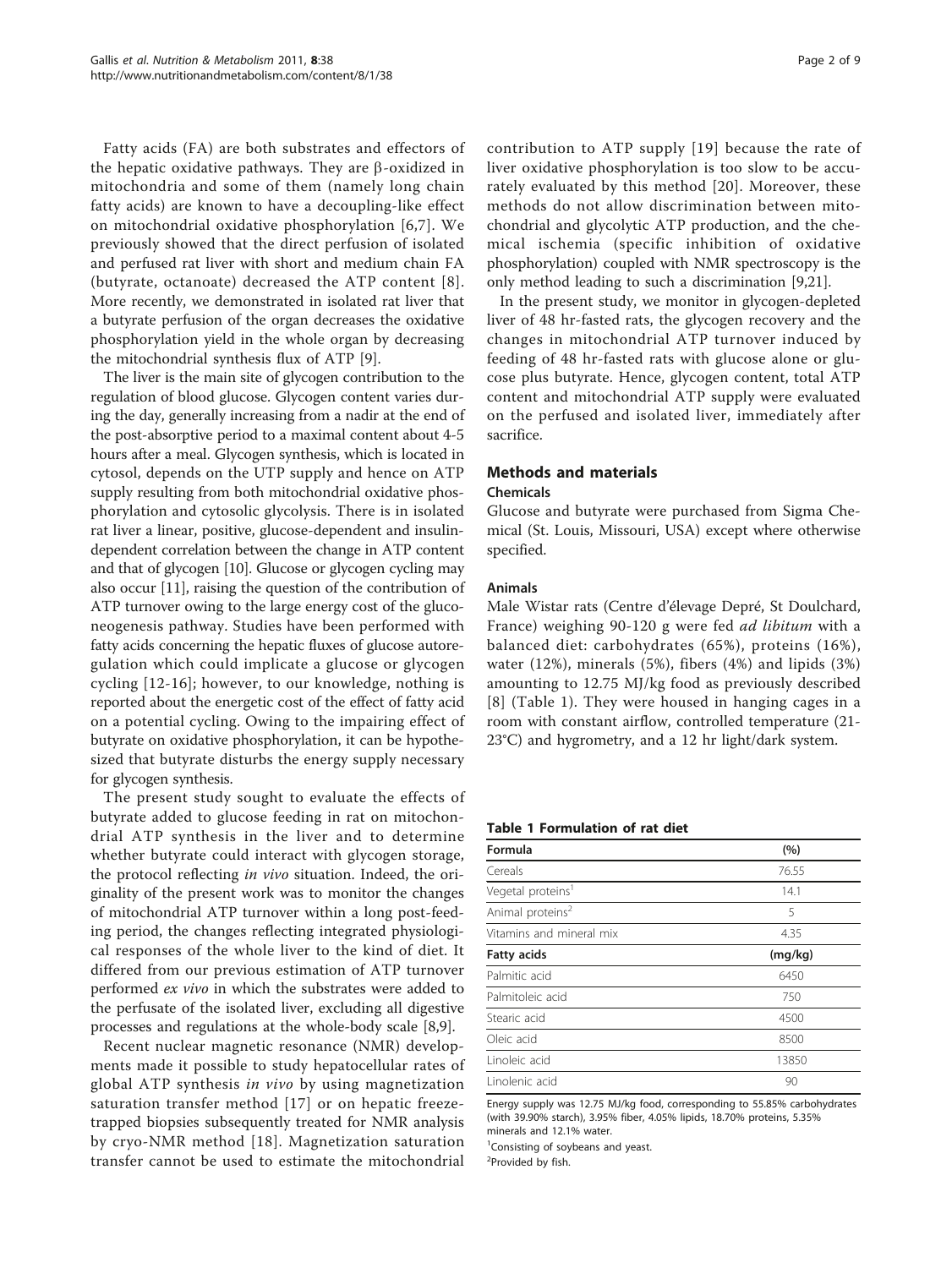#### Specific force-feeding

Rats were fasted for 48 hr in order to totally deplete their hepatic glycogen store; a fasting period of 48 hr is currently used in various protocols concerning liver metabolic studies in rats [\[22-24\]](#page-7-0). They were then fed with an intragastric bolus of one of the following mixtures: (i) force-feeding consisting in 18.2 mg glucose/g body weight, or (ii) force-feeding consisting in 14 mg glucose +1.9 mg butyrate/g body weight calculated to be isocaloric to force-feeding with glucose alone (7.28 cal). A significant difference (-23%) was thus obtained in the energy supply of the glucidic component. All mixtures were diluted with water for a total force-feeding (FF) volume of 1.8 ml/100 g body weight, thus respecting the maximal recommendations of 20 ml/kg of body weight. Intragastric administration with a cannula (Harvard apparatus; 16 gauge diameter; 4 inches long) was performed within 1 minute. This mode of administration, which avoids the repulsion linked to the taste of butyrate, allows the consumption of dietary nutrients to be rigorously controlled [\[25](#page-7-0)].

The laboratory is licensed for animal experiments (French Agriculture Department). The protocol complied with 1999 UFAW guidelines [[26](#page-7-0)] and was approved by the Regional Ethics Committee for Animal Experiments in our University.

# Preparation of animals for NMR measurements

Animals were anaesthetized by intraperitoneal injection of pentobarbital sodium (50 mg/kg of rat) at different times from the onset to the  $10^{th}$  hr of feeding. To avoid ischemic degradation of ATP, liver was perfused through the portal vein and then excised for NMR measurements. The number of rats (n) varied from 6 to 12 for each time point. The protocol is summarized in Figure 1.

The liver ex vivo antegrade perfusion technique through the portal vein was performed as essentially described by Exton [\[27\]](#page-7-0) and then modified for NMR spectroscopy [\[28-30](#page-7-0)]. Briefly the liver (4-6 g) was perfused with isotonic Krebs-Henseleit buffer containing glucose  $(30 \text{ mmol/L})$  and insulin  $(120 \text{ mUI/L})$   $[12,31]$  $[12,31]$ (glucose concentration was chosen to maintain a high level of energetic metabolism and to avoid that its concentration becomes limiting for the velocity of energetic metabolism); the perfusate was pumped through a thermostatically controlled membrane oxygenator gassed with 95%  $O_2$  - 5%  $CO_2$  (37°C), at a flow perfusion of 4 ml/min.g liver wet weight [[32,9](#page-7-0),[10\]](#page-7-0) in a non recirculation mode. In order to avoid interference with nonhepatic ATP and the above conditions ensuring good oxygenation, no erythrocytes were used. The perfused liver was then excised from the rat abdomen and transferred to a 20 mm-diameter NMR cell.



Figure 1 Sequences of protocol applied to measure resynthesis of total ATP and glycogen contents, and unidirectional flux of mitochondrial ATP synthesis. All the processes post-feeding occurred in vivo in integrated physiological conditions. The ex vivo step is the only way to estimate the mitochondrial contribution to ATP synthesis. The ex vivo step performed rapidly at each time post force-feeding reflects the in vivo situation. The total ATP and glycogen contents in controls fed ad libitum were  $2.70 \pm 0.30$  and 74.97 ± 11.17 μmol/g liver wet weight, respectively. In 48-hr fasted controls, total ATP and glycogen contents were  $0.95 \pm 0.29$  and  $0.80 \pm 0.10$  µmol/g liver ww, respectively. In the force-feeding step, the bolus (expressed per g body weight) was isocaloric (7.28 kcal): 18.2 mg glucose or 14 mg glucose + 1.9 mg butyrate.

#### NMR methodology

Determinations of total ATP and glycogen contents and of mitochondrial ATP turnover at each time point after feeding have been performed immediately after liver excision, thereby reflecting in vivo situation at the time of liver excision.

The spectra were obtained using a  ${}^{31}P/{}^{13}C$  double-tuned 20 mm probe operating at 9.4 T. Liver ATP content was monitored by <sup>31</sup>P NMR and carbohydrate content in natural abundance was assessed by  $^{13}$ C NMR.  $^{31}$ P and  $^{13}$ C NMR spectra were recorded at 161.9 and 100.6 MHz respectively on a DPX400 spectrometer (Bruker). The magnetic field was adjusted to the water proton signal.  ${}^{31}P$ NMR spectra were obtained without proton decoupling (each spectrum: 148 free induction decays, FIDs, 1 min 20 sec) throughout the sequence protocol. During inhibitor addition sequences, spectra were acquired every 20 sec (40 FIDs) in order to increase the determination accuracy. Radiofrequency pulses (70° flip angle) and 10,000 Hz spectral width were used for data acquisition.  ${}^{13}C$  NMR spectra were proton-decoupled using a gated bi-level mode.  ${}^{13}C$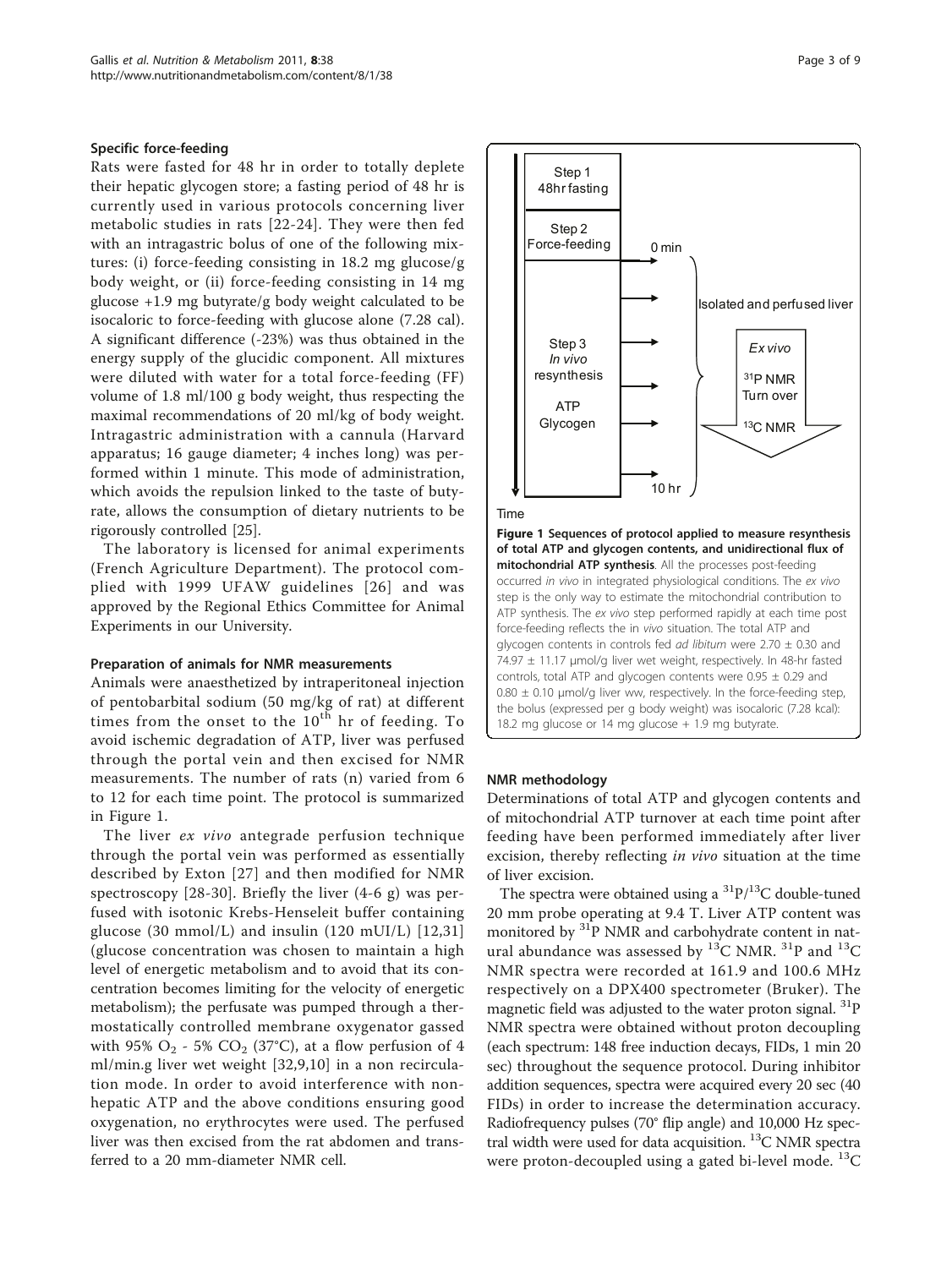NMR spectra were obtained (200 FIDs, 3 min acquisition time) from a 66° radiofrequency pulse repeated every second (25,000 Hz spectral width). Lorentzian line broadening of 15 Hz was applied before Fourier transformation for both 31P and 13C NMR spectra. Assignments of chemical shifts and the metabolite quantitation method were described elsewhere [[8](#page-7-0)-[10,30](#page-7-0)].

Only livers maintaining a total ATP/Pi ratio, measured by <sup>31</sup>P NMR, during the first 10 minutes of perfusion were kept for entire protocol (total perfusion duration: about 30 min).

#### Determination of mitochondrial ATP synthesis

At each time, the whole liver total ATP content reflects a dynamic equilibrium between ATP synthesis and consumption. In this condition, suppression of cytosolic and mitochondrial ATP production makes it possible to calculate the in situ rate (R) of mitochondrial ATP turnover [\[21\]](#page-7-0). For this purpose, perfusion was performed by first using iodacetate (IAA, 0.5 mmol/L, 2 min) to inhibit the couple glyceraldehyde 3-phosphate dehydrogenase/phosphoglycerate kinase (glycolysis inhibition). After 5 min to reach a new steady state of ATP content (without glycolytic ATP contribution), KCN (2.5 mmol/L, 10 min) was added to inhibit cytochrome oxidase (oxidative phosphorylation) leading to a fall of ATP content.

Since some authors have suspected non specific effects of IAA [[18](#page-7-0)], we have previously performed a work of validation demonstrating that used in above conditions of both concentration and delay, IAA had no significant effect on other pathway than glycolysis [\[9](#page-7-0)]; in particular, we had measured only a transient  $(5 \text{ min}) \text{ VO}_2$  increase  $(<10 \pm 2\%)$  which returned to baseline. We have also validated KCN use by kinetic studies of liver ATP content in presence of carboxyatractyloside [[9\]](#page-7-0) demonstrating that in response to the large KCN-induced decrease of proton motive force, liver cytosolic ATP was not hydrolyzed in situ by mitochondria.

Calculation of mitochondrial ATP turnover: after KCN addition, the mitochondrial ATP content fell according to the following equation:  $ATP = A. exp^{-kt}$ , (A, expressed in  $\mu$ mol.g<sup>-1</sup> liver wet weight, being the ATP content at the time of KCN addition). The mitochondrial ATP turnover was  $R(t_0) = -A.k$  (with k expressed in min<sup>-1</sup> and R expressed in  $\mu$ mol. min<sup>-1</sup>.g<sup>-1</sup> liver wet weight) since ATP synthesis Rate = ATP consumption Rate at the onset of KCN addition  $(t_0)$ .

#### **Statistics**

All results were expressed as means ± SEM. Statistical analysis was performed using one-way analysis of variance (ANOVA) for all data analysis. A post-hoc t-test was performed following the analysis of variance (P value lower than 0.05 was considered to be significant).

#### Results

#### Change in liver glycogen content after feeding

After 48 hr starvation, the liver glycogen content was undetectable with NMR (Figure 2) compared to a liver isolated from a control rat fed ad libitum (Figure [3A](#page-4-0)). In fasting animals, the glycogen content determined by biochemical assay was  $0.85 \pm 0.34$  µmol.g<sup>-1</sup> liver ww [[33\]](#page-7-0). From force-feeding, glycogen increased regularly in a linear time-dependent manner (11.10  $\pm$  0.60 µmol.h<sup>-1</sup>.  $g^{-1}$  liver ww,  $R^2 = 0.95$ ) until the 6<sup>th</sup> hr post-feeding for the glucose group (Figure 2), and the  $8<sup>th</sup>$  hr in the butyrate group. Glycogen NMR measurements were validated by comparing them with in vitro enzymatic measurements on the liver extracts for each time after force-feeding; glycogen content and time evolution were not different between the two methods [[33\]](#page-7-0).

A net glycogenolysis was observed from the  $6<sup>th</sup>$  hr when animals were fed with glucose alone  $(-1.60 \pm 1.00 \mu \text{mol} \cdot \text{h}^{-1})$ <sup>1</sup>.g<sup>-1</sup> liver ww,  $R^2 = 0.76$ , n = 10) and from the 8<sup>th</sup> hr in the butyrate group (-19.80  $\pm$  2.40 µmol.h<sup>-1</sup>.g<sup>-1</sup> ww). At the 10<sup>th</sup> hr ( $n = 9$ ) the glycogen content reached a level similar to that in isocaloric glucose force-feeding.

# Correlation between total ATP and glycogen contents during the glycogen synthesis period

A typical  ${}^{31}P$  NMR spectrum of liver fed rat is shown in Figure [3B](#page-4-0). NMR depicted mainly nuclei of the active biochemical forms of molecules. Liver total ATP content in *ad libitum* fed rats was  $2.42 \pm 0.32 \mu$ mol.g<sup>-1</sup> liver ww

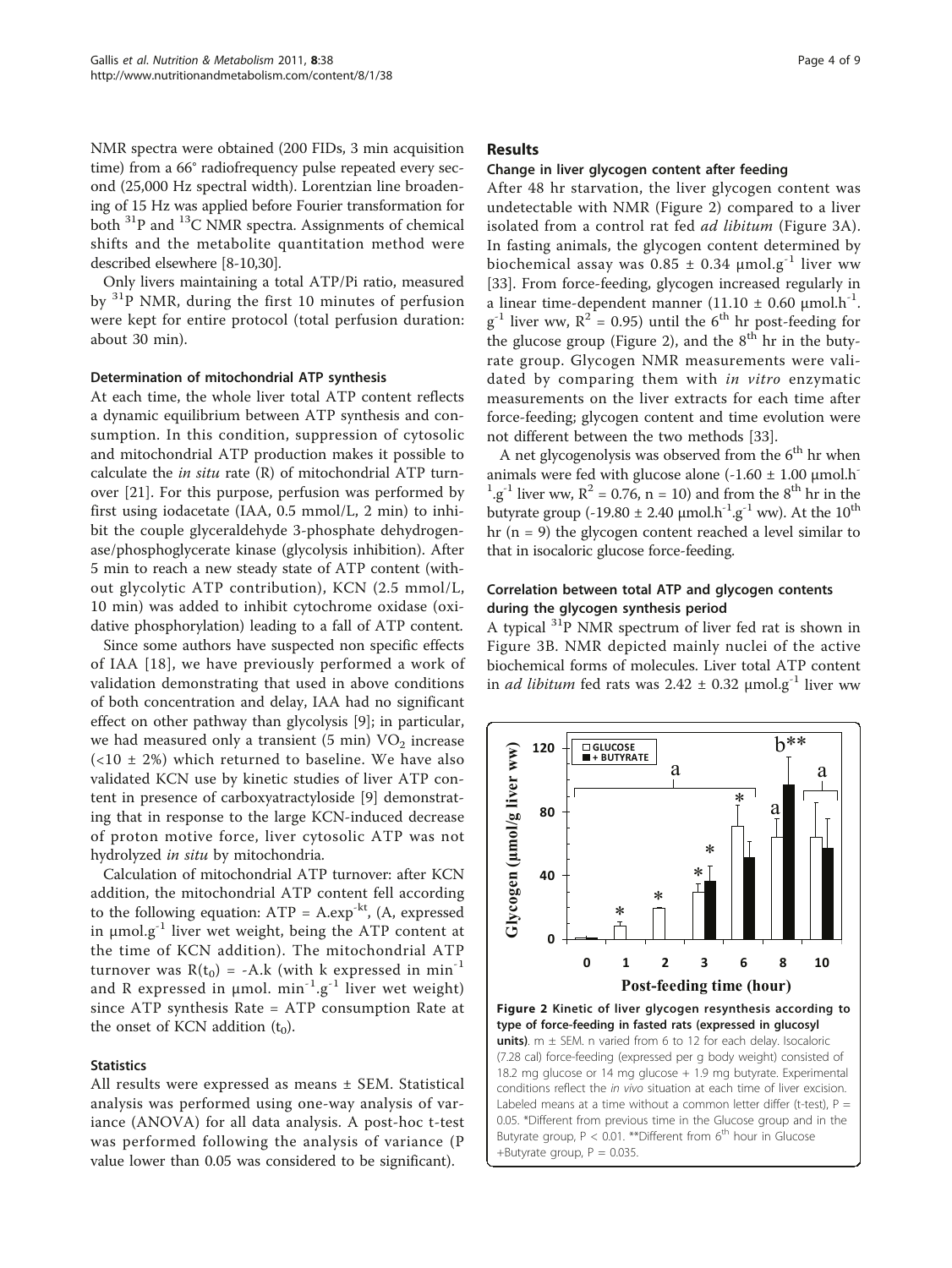<span id="page-4-0"></span>

in entire perfused organ, corresponding to  $2.70 \pm 0.30$ μmol.g<sup>-1</sup> liver ww when measured by  ${}^{31}P$  NMR on perchloric extracts from freeze-clamped perfused livers  $(n = 15)$ , due to the demonstrated NMR-visibility of bATP near 90% [\[34\]](#page-7-0). After 48 hr starvation, the total ATP content measured in minutes following the forcefeeding (time 0) was dramatically decreased (averaging  $0.95 \pm 0.29$  µmol.g<sup>-1</sup> liver ww, n = 5 in each group), without increase in NMR-visible Pi resonance. This value, also measured on extracts, was in agreement with the known decrease in hepatic ATP content in rats starved during a minimum of 24 hr [\[35](#page-7-0)-[38\]](#page-7-0). After forcefeeding, total ATP liver content increased regularly (at a rate of 0.13  $\pm$  0.01 µmol.h<sup>-1</sup>.g<sup>-1</sup> liver ww, R<sup>2</sup> = 0.92) until the  $6^{th}$  hr in the glucose group and until the  $8^{th}$ hour in the butyrate group. A positive and linear correlation between total ATP and glycogen contents was evidenced only during net glycogen synthesis (until 6 hr and 8 hr for glucose and butyrate groups, respectively). The net production of one μmol liver ATP (cytosolic and mitochondrial) was concomitant with a net glycogen synthesis of 92 and 80 μmol glucosyl units in the glucose and butyrate groups, respectively (Figure 4).

### Mitochondrial ATP production after force-feeding

In 48-hr starved rats, and immediately after force-feeding (0 hour), the rate of mitochondrial ATP synthesis (averaging  $0.47 \pm 0.12$  µmol.min<sup>-1</sup>.g<sup>-1</sup> liver ww (n = 3 in each group)), tended to be lower than in *ad libitum* fed rats:  $0.92 \pm 0.22$  µmol.min<sup>-1</sup>.g<sup>-1</sup> liver ww, n = 3). This is in agreement with a decrease in the content of the ATP synthase complex observed in liver of 18-hr starved rats [[39\]](#page-7-0).

After force-feeding with glucose alone, mitochondrial ATP turnover remained stable during the first 2 hr and then rapidly increased about two-fold at the  $3<sup>rd</sup>$  hr (n = 10, P =  $0.05$  vs 2<sup>nd</sup> hr), the highest value being reached



mg glucose + 1.9 mg butyrate.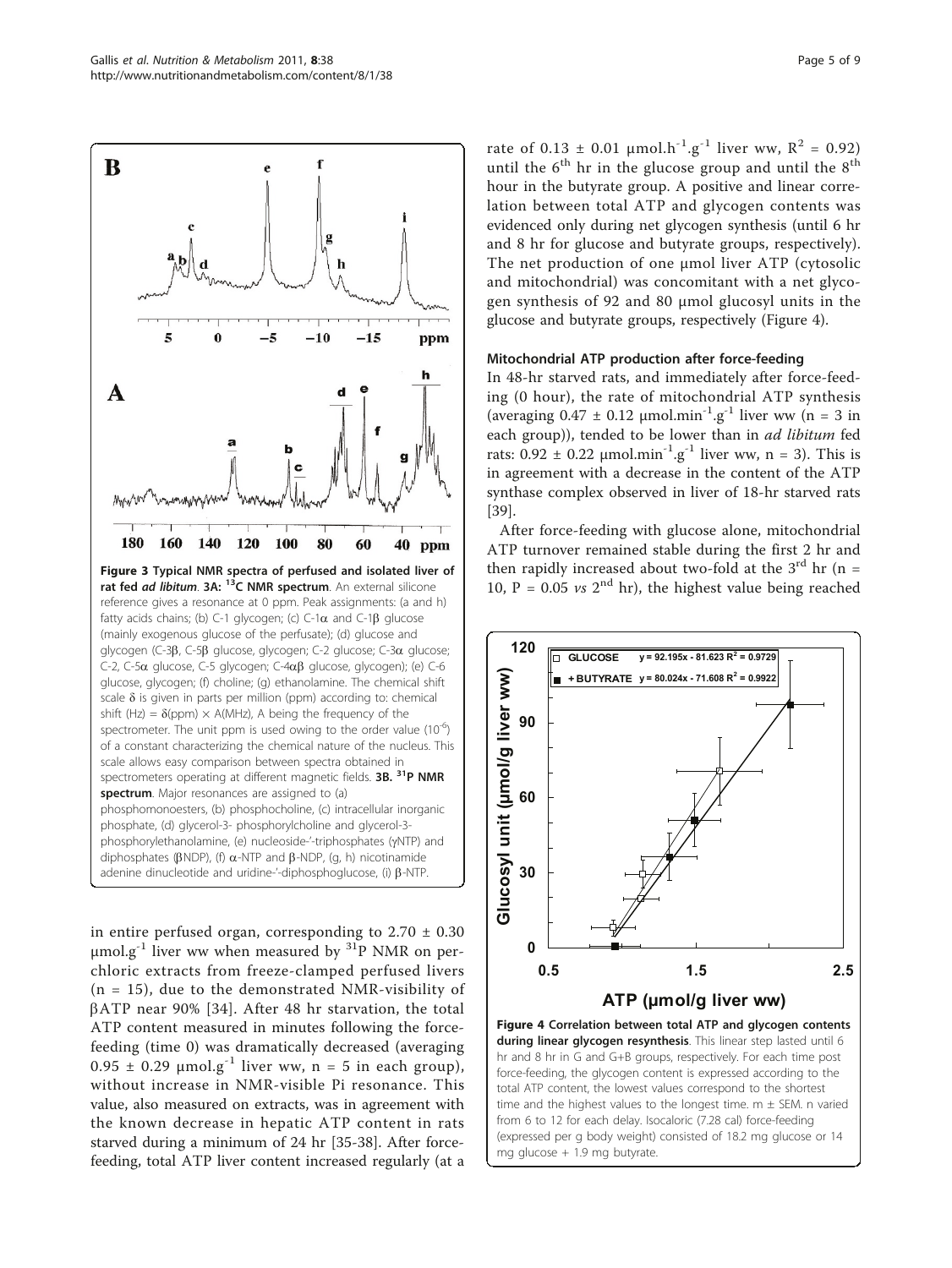at the  $6<sup>th</sup>$  hr. It decreased after the  $6<sup>th</sup>$  hr to reach the basal level at the  $10^{th}$  hr (n = 9) (Figure 5).

In the butyrate force-fed group, mitochondrial ATP turnover remained stable during the first  $3 \text{ hr} (0.79 \pm 0.18)$  $\mu$ mol.min<sup>-1</sup>.g<sup>-1</sup> liver ww, n = 12), a value significantly lower than in the glucose group ( $n = 10$ ) ( $P = 0.05$ ). Then ATP turnover increased to 1.80  $\pm$  0.33 µmol.min<sup>-1</sup>.g<sup>-1</sup> liver ww at the 6<sup>th</sup> hr post force-feeding (n = 9, P = 0.01 *vs* 3<sup>rd</sup> hr). After that, turnover decreased until the 10<sup>th</sup> hr to a level similar to that observed in the glucose group  $(n = 9,$  $P < 0.04$  vs 6<sup>th</sup> hr).

The time constant (k) globally mimicked the changes in ATP turnover from the value of  $0.53 \pm 0.07$  min<sup>-1</sup> (n = 3) in starved rat at 0 hr feeding. At the 3<sup>rd</sup> hr, k was 1.55  $\pm$ 0.21 and 0.96  $\pm$  0.19 min<sup>-1</sup> in glucose (n = 10, P = 0.01 *vs* 0 hr) and glucose+butyrate  $(n = 12)$  groups, respectively. The maximal value in the butyrate group was obtained at the 6<sup>th</sup> hr (1.43 ± 0.31 min<sup>-1</sup>, n = 9, P = 0.05 *vs* 0 hour). At the 10<sup>th</sup> hr, k was  $0.68 \pm 0.08$  and  $0.51 \pm 0.26$  min<sup>-1</sup> in glucose  $(n = 9)$  and glucose+butyrate  $(n = 9)$  groups, respectively.

# **Discussion**

Gut microbial activity can lead to the production of SCFAs such as butyrate. A hepatic butyrate removal close to 100% has been evidenced in rats and human [[4,5\]](#page-7-0). This raises the question of its effect in this central organ which is highly involved in carbohydrate metabolism.

Our aim was to simultaneously monitor by NMR spectroscopy in the whole rat liver (i) total ATP content and its unidirectional flux of mitochondrial synthesis



and (ii) glycogen repletion, at different times following the force-feeding of rats with glucose alone or glucose plus butyrate.

In our experimental nutritional conditions after glucose uptake by the liver, glucose oxidation produced free energy, some being directly available for cellular activity and the rest for ATP storage. ATP is produced by glucose oxidation in two ways. First, it can be directly synthesized in cytosol via glycolysis, its end product, pyruvate, entering in the TCA cycle. Second, the reduced cofactors (NADH +H<sup>+</sup>, FADH<sub>2</sub>) resulting from the latter oxidative pathways are re-oxidized in mitochondria by the respiratory chain, ATP synthesis occurring by coupling between respiration and phosphorylative activity. Besides its oxidation, glucose leads to glycogen storage via glycogen synthesis. In this study, the liver glycogen content measured ex vivo reflected the in vivo balance between both glycogen synthesis and glycogen consumption. A net glycogen synthesis was observed 30 min after glucose bolus (data not shown), suggesting the rapid bioavailability of glucose. The glycogen storage in glycogen-depleted liver was linear during the first 6 hr after glucose-feeding. Total ATP content increased concomitantly with the progressive repletion of hepatic glycogen, thus suggesting a relationship between glycogen storage and a change in hepatic ATP content. The linear correlation between total ATP and glycogen contents was evidenced only during the step of net glycogen synthesis; the net production of one μmol liver ATP (cytosolic and mitochondrial) was concomitant with a net glycogen synthesis of 80-90 μmol glucosyl units. Glycogen synthesis needs UTP and then ATP, which must be supplied concomitantly. Since the cellular ATP content reflects the balance between the unidirectional fluxes of production and consumption at any given time, any increase in ATP content implies an increase in the rate of unidirectional fluxes of ATP synthesis. To our knowledge, this study is the first to monitor the evolution of the unidirectional flux of mitochondrial ATP supply in the whole liver after glucose feeding.

Although glycogen synthesis requires energy, the total ATP content increased concomitantly with the glycogen content whereas the mitochondrial ATP supply remained stable during the first 2 hr. One ATP was needed to phosphorylate the exogenous glucose, and one UTP (then one ATP) was used to condense one glucosyl unit arising from glucose-1-phosphate. The rate of net glycogen synthesis averaged 11  $μ$ mol.hr<sup>-1</sup>.g<sup>-1</sup> liver ww theoretically requiring 22  $\mu$ mol.hr<sup>-1</sup>.g<sup>-1</sup> corresponding to 50% of the measured basal flux of mitochondrial ATP production  $(42 \mu \text{mol} \cdot \text{hr}^{-1})$ .  $g^{-1}$  liver ww), the other 50% part contributing to maintain the basal cellular activities namely ionic homeostasis [[40,41](#page-7-0)] and micro tubular migration [[41\]](#page-7-0). In our conditions of totally depleted glycogen the linear increase in total ATP content thus implies another source that can be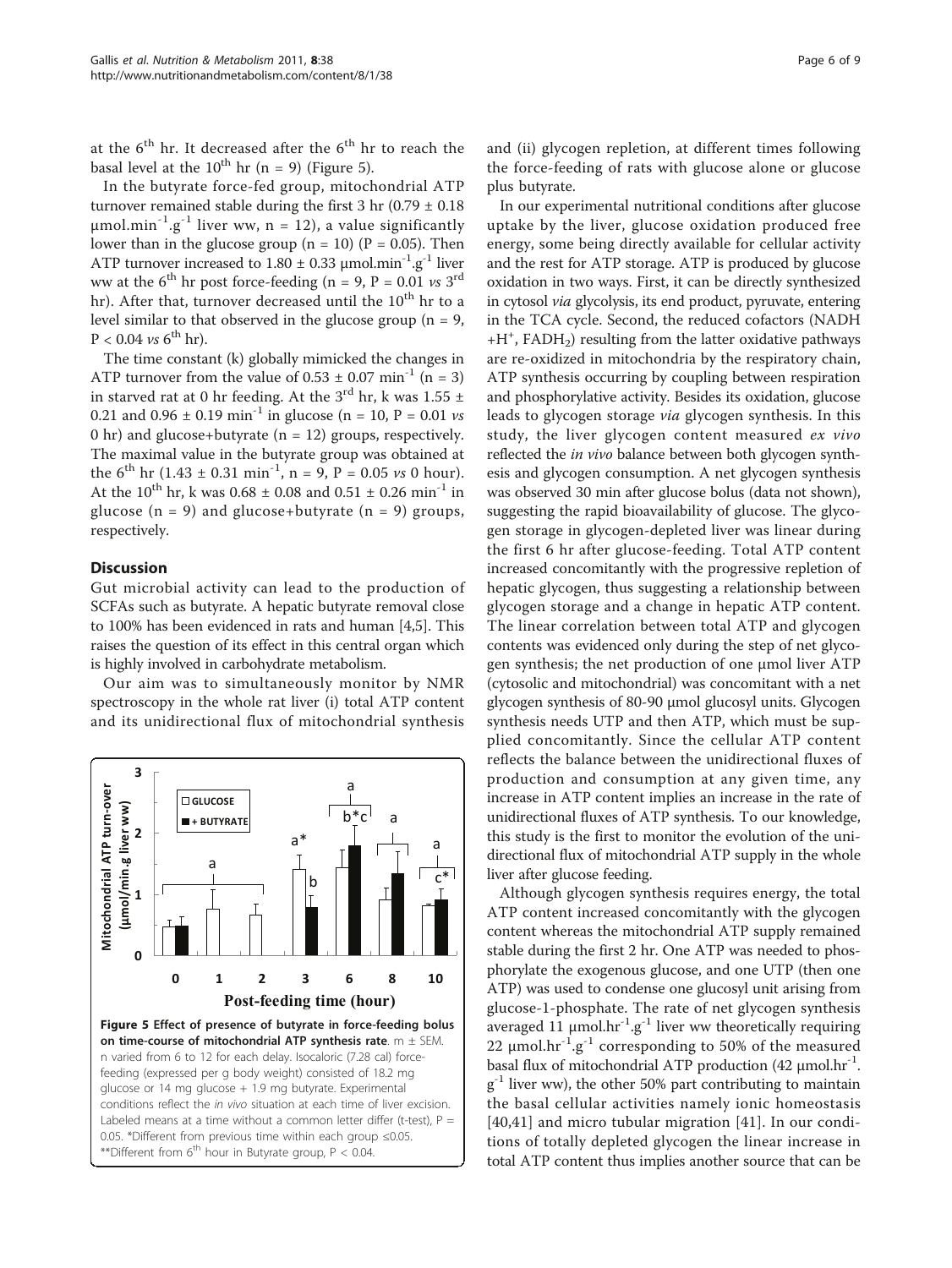only the glycolytic pathway from exogenous glucose. The direct evidence of net glycogen synthesis and indirect demonstration of glycolysis lead to postulate for the establishment of a glucose cycling, this cycling being previously described [\[12,15](#page-7-0)].

During the initial phase of glycogen repletion, the stored polymer content was likely not high enough to contribute to glycogenolysis or subsequent cycling of glycogen. Any cycling of glycogen [\[42](#page-7-0)-[44\]](#page-7-0) could predominate only when the ATP furniture is sufficient and when the hepatic glycogen store becomes sufficient (after 2 hr). This is in agreement with the previous described absence of indirect glycogen synthesis for 2 hours after glucose feeding in rat [[44](#page-7-0)]. Since the net rate of glycogen synthesis was constant, any onset of unidirectional glycogenolysis flux must be algebraically compensated by an increase in the unidirectional flux of glycogen synthesis with the same magnitude. Since an increase in this synthesis flux needs an increase in UTP supply, the increase in the ATP turnover observed at the 3rd hour could be related to this process. This hypothesis of late glycogen cycling is supported by the evidence of progressive glycogenolysis during ex vivo incorporation of enriched glucose in newly synthesized glycogen in the isolated perfused liver of fasting rats [[45\]](#page-7-0). Thereafter, a decrease in the unidirectional flux of glycogen synthesis is evidenced by the plateau (and the subsequent decrease) of glycogen content observed after 6 hr post-feeding, and may be related in part to the decreased bioavailability of the exogenous glucose. The progressive decrease in mitochondrial ATP turnover could be partly due to the decrease in energy need related to the reduction in unidirectional flux of glycogen synthesis.

Although the linear correlation between total ATP and glycogen contents was not affected by ingested butyrate, the step of net glycogen synthesis and total ATP synthesis was extended from the  $6<sup>th</sup>$  to the  $8<sup>th</sup>$  hour post-feeding. Consequently butyrate might delay the establishment of glycogenolysis as it is an energy substrate. In a previous NMR study using  ${}^{13}C$ -glucose enrichment on ex vivo perfused liver isolated from fasted rats, we demonstrated a decrease in the rate of glycogenolysis flux in the butyrate+glucose perfused group compared to an isocaloric perfusion of glucose alone [\[46\]](#page-7-0). Partial and direct inhibition of phosphorylase activity by butyrate cannot be excluded but remains to be demonstrated. This result reinforces the hypothesis that butyrate may delay the establishment of glycogenolysis.

In another study [[33](#page-7-0)], we showed that one of the hepatic effects of butyrate in vivo, as other FFA, is glucose-sparing, which is due to a preferential butyrate oxidation concomitant with glycolysis slow-down [[47\]](#page-8-0),

promoting glucose disposal in the glycogen synthesis pathway during the post-prandial state. Unlike glucose oxidation, butyrate oxidation leads via mitochondrial -oxidation to the production of acetyl CoA. Acetyl CoA is then oxidized via the TCA cycle and impairs pyruvate oxidation, the end-product of aerobic glycolysis. The rate of glycolysis and its cytosolic ATP production are thus reduced.

For the first time, we demonstrate that butyrate ingestion delays from the third hour to  $6<sup>th</sup>$  hour the increase in the unidirectional flux of mitochondrial ATP supply. Since butyrate oxidation is known to increase liver respiration [\[8](#page-7-0)], a stimulation of mitochondrial ATP production could be expected rapidly after bolus feeding. However, a controlling and inhibiting effect of butyrate per se was previously described in the isolated perfused rat liver, leading to reduced mitochondrial phosphorylation activity and a large decrease in oxidative phosphorylation yield [[9\]](#page-7-0). As long as butyrate bioavailability and its oxidation were maintained, the onset of glycolysis and the stimulation of the unidirectional flux of mitochondrial ATP supply were delayed.

### Conclusion

The strength of this study is that it is the first to measure simultaneously the hepatic changes of glycogen repletion and the rate of mitochondrial ATP synthesis after feeding of 48 hr starved rats in an experimental condition reflecting in vivo changes. The main results are the evidence of (i) a linear relation between total ATP and glycogen contents only during the net glycogen synthesis, (ii) a late and transient increase in rate of mitochondrial ATP supply probably linked to glycogen metabolism and (iii) that butyrate delayed this late and transient increase of ATP turnover. Whether these phenomena are dependent on insulin remains to be investigated.

#### Abbreviations used

ATP: adenosine triphosphate; FFA: free fatty acids; FF: force-feeding; KHB: Krebs-Henseleit buffer; k: time constant; NMR: nuclear magnetic resonance; R: ATP turnover; SCFA: short-chain free fatty acids; ww: wet weight.

#### Acknowledgements

We thank Ray Cooke for language editing.

#### Author details

<sup>1</sup> Centre de Résonance Magnétique des Systèmes Biologiques, UMR 5536, Université Bordeaux Segalen, CNRS, LabEx TRAIL-IBIO, 146 rue Léo Saignat, F-33076, Bordeaux Cedex, France. <sup>2</sup>Service de Nutrition et Diabétologie, Hôpital Haut-Lévêque, Avenue de Magellan, F-33600 Pessac, France.

#### Authors' contributions to manuscript

JLG designed and conducted the research, analyzed the data and wrote the paper, HR performed the experiments and analyzed the data, HG wrote the paper, MCB conducted the research and wrote the paper. All authors read and approved the final manuscript.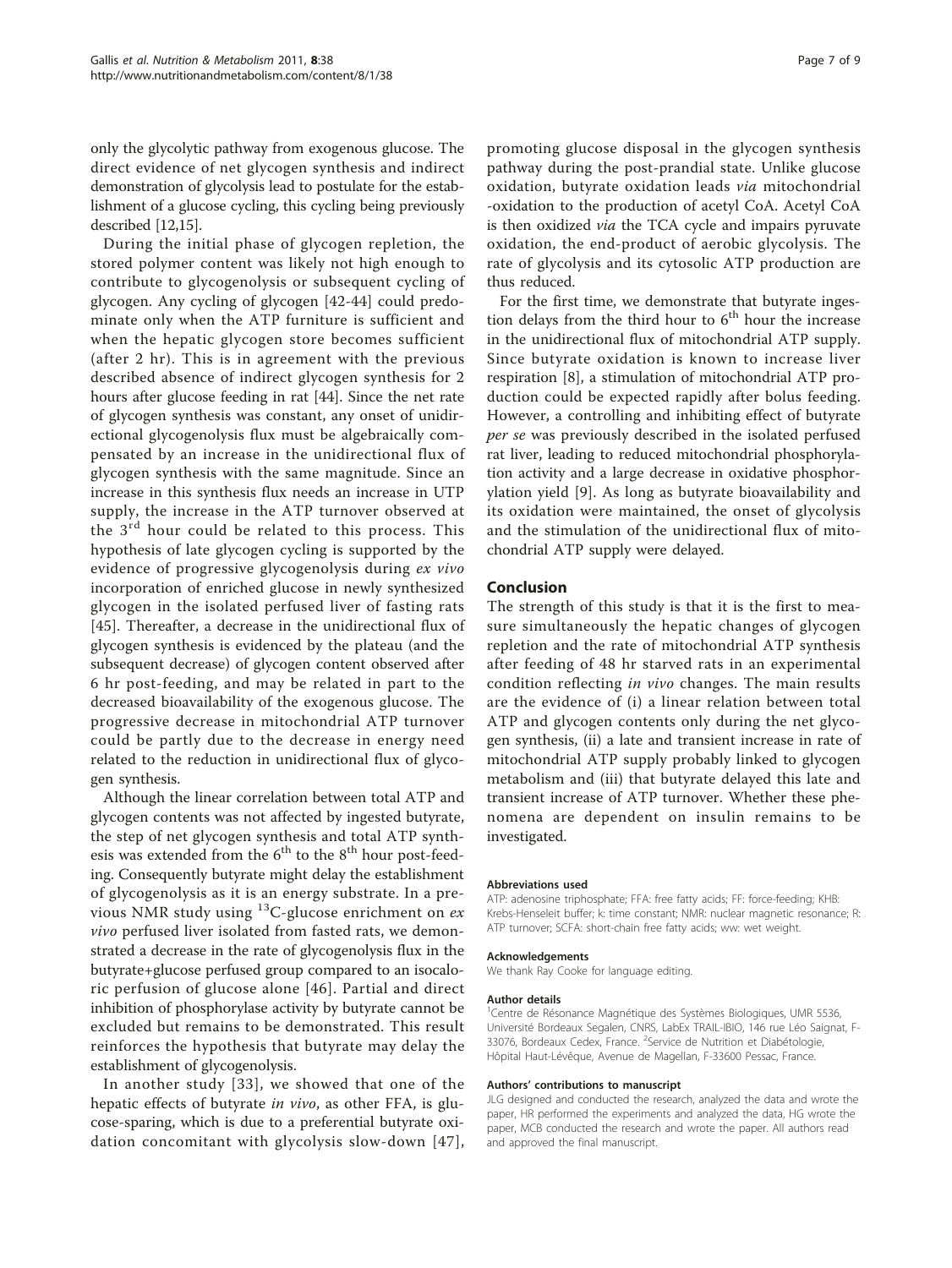#### <span id="page-7-0"></span>Competing interests

The authors declare that they have no competing interests.

Received: 13 March 2011 Accepted: 15 June 2011 Published: 15 June 2011

#### References

- 1. Nyman M, Asp NG, Cummings J, Wiggins H: [Fermentation of dietary fiber](http://www.ncbi.nlm.nih.gov/pubmed/2823868?dopt=Abstract) [in the intestinal tract: comparison between man and rat.](http://www.ncbi.nlm.nih.gov/pubmed/2823868?dopt=Abstract) Br J Nutr 1986, 55:487-96.
- 2. Candela M, Maccaferri S, Turroni S, Carnevali P, Brigidi P: [Functional](http://www.ncbi.nlm.nih.gov/pubmed/20471127?dopt=Abstract) [intestinal microbiome, new frontiers in prebiotic design.](http://www.ncbi.nlm.nih.gov/pubmed/20471127?dopt=Abstract) Int J Food Microbiol 2010, 140:93-101.
- 3. Cani PD, Delzenne NM, Amar J, Burcelin R: Role of gut microflora in the development of obesity and insulin resistance following high-fat diet feeding. Pathol Biol (Paris) 2008, 56:305-9.
- 4. Demigné C, Yacoub C, Rémésy C: [Effects of absorption of large amounts](http://www.ncbi.nlm.nih.gov/pubmed/3003291?dopt=Abstract) [of volatile fatty acids on rat liver metabolism.](http://www.ncbi.nlm.nih.gov/pubmed/3003291?dopt=Abstract) J Nutr 1986, 116:77-86.
- 5. Bloemen JG, Venema K, van de Poll MC, Olde Damink SW, Buurman WA, Dejong CH: [Short chain fatty acids exchange across the gut and liver in](http://www.ncbi.nlm.nih.gov/pubmed/19523724?dopt=Abstract) [humans measured at surgery.](http://www.ncbi.nlm.nih.gov/pubmed/19523724?dopt=Abstract) Clin Nutr 2009, 28:657-61.
- 6. Schönfeld P, Schild L, Kunz W: [Long-chain fatty acids act as a](http://www.ncbi.nlm.nih.gov/pubmed/2556180?dopt=Abstract) [protonophoric uncouplers of oxidative phosphorylation in rat liver](http://www.ncbi.nlm.nih.gov/pubmed/2556180?dopt=Abstract) [mitochondria.](http://www.ncbi.nlm.nih.gov/pubmed/2556180?dopt=Abstract) Biochim Biophys Acta 1989, 977:266-72.
- 7. Mokhova EN, Khailova LS: [Involvement of mitochondrial inner membrane](http://www.ncbi.nlm.nih.gov/pubmed/15807654?dopt=Abstract) [anion carriers in the uncoupling effect of fatty acids.](http://www.ncbi.nlm.nih.gov/pubmed/15807654?dopt=Abstract) Biochemistry 2005, 70:159-63.
- 8. Beauvieux MC, Tissier P, Gin H, Canioni P, Gallis JL: [Butyrate impairs energy](http://www.ncbi.nlm.nih.gov/pubmed/11435518?dopt=Abstract) [metabolism in isolated perfused liver of fed rats.](http://www.ncbi.nlm.nih.gov/pubmed/11435518?dopt=Abstract) J Nutr 2001, 131:1986-92.
- Gallis JL, Tissier P, Gin H, Beauvieux MC: [Decrease in oxidative](http://www.ncbi.nlm.nih.gov/pubmed/17725817?dopt=Abstract) [phosphorylation yield in presence of butyrate in perfused liver isolated](http://www.ncbi.nlm.nih.gov/pubmed/17725817?dopt=Abstract) [from fed rats.](http://www.ncbi.nlm.nih.gov/pubmed/17725817?dopt=Abstract) BMC Physiol 2007, 7:8.
- 10. Baillet-Blanco L, Beauvieux MC, Gin H, Rigalleau V, Gallis JL: Insulin induces a positive relationship between the rates of ATP and glycogen changes in isolated rat liver in presence of glucose; a 31P and 13C NMR study. Nutr Metab 2005, 2:32.
- 11. Landau BR, Wahren J: Quantification of the pathways followed in hepatic glycogen formation from glucose. FASEB J 1988, 2:1368-75.
- 12. Gustafson LA, Neeft M, Reijngoud DJ, Kuipers F, Sauerwein HP, Romijn JA, Herling AW, Burger HJ, Meijer AJ: [Fatty acid and amino acid modulation](http://www.ncbi.nlm.nih.gov/pubmed/11535127?dopt=Abstract) [of glucose cycling in isolated rat hepatocytes.](http://www.ncbi.nlm.nih.gov/pubmed/11535127?dopt=Abstract) Biochem J 2001, 358:665-71.
- 13. Chen X, Igbal N, Boden G: [The effects of free fatty acids on](http://www.ncbi.nlm.nih.gov/pubmed/9927497?dopt=Abstract) [gluconeogenesis and glycogenolysis in normal subjects.](http://www.ncbi.nlm.nih.gov/pubmed/9927497?dopt=Abstract) J Clin Invest 1999, 103:365-72.
- 14. Sprangers F, Rominj JA, Endert E, Ackermans MT, Sauerwein HP: [The role of](http://www.ncbi.nlm.nih.gov/pubmed/11327747?dopt=Abstract) [free fatty acids \(FFA\) in the regulation of intrahepatic fluxes of glucose](http://www.ncbi.nlm.nih.gov/pubmed/11327747?dopt=Abstract) [and glycogen metabolism during short-term starvation in healthy](http://www.ncbi.nlm.nih.gov/pubmed/11327747?dopt=Abstract) [volunteers.](http://www.ncbi.nlm.nih.gov/pubmed/11327747?dopt=Abstract) Clin Nutr 2001, 20:177-9.
- 15. Boden G, Chen X, Capulong E, Mozzoli M: [Effects of free fatty acids on](http://www.ncbi.nlm.nih.gov/pubmed/11289046?dopt=Abstract) [gluconeogenesis and autoregulation of glucose production in type 2](http://www.ncbi.nlm.nih.gov/pubmed/11289046?dopt=Abstract) [diabetes.](http://www.ncbi.nlm.nih.gov/pubmed/11289046?dopt=Abstract) Diabetes 2001, 50:810-6.
- 16. Künnecke B, Seeling J: [Glycogen metabolism as detected by in vivo and](http://www.ncbi.nlm.nih.gov/pubmed/1932131?dopt=Abstract) [in vitro 13C-NMR spectroscopy using \[1,2-13C2\]glucose as substrate.](http://www.ncbi.nlm.nih.gov/pubmed/1932131?dopt=Abstract) Biochim Biophys Acta 1991, 1095:103-13.
- 17. Schmid AI, Chmelík M, Szendroedi J, Krssák M, Brehm A, Moser E, Roden M: [Quantitative ATP synthesis in human liver measured by localized 31P](http://www.ncbi.nlm.nih.gov/pubmed/17910026?dopt=Abstract) [spectroscopy using the magnetization transfer experiment.](http://www.ncbi.nlm.nih.gov/pubmed/17910026?dopt=Abstract) NMR Biomed 2008, 21:437-43.
- 18. Ikai I, Okuda M, Doliba N, Chance B: [Rate of ATP synthesis in the perfused](http://www.ncbi.nlm.nih.gov/pubmed/2266113?dopt=Abstract) [rat](http://www.ncbi.nlm.nih.gov/pubmed/2266113?dopt=Abstract) [liver](http://www.ncbi.nlm.nih.gov/pubmed/2266113?dopt=Abstract) [by](http://www.ncbi.nlm.nih.gov/pubmed/2266113?dopt=Abstract) <sup>31</sup>[P cryo-NMR.](http://www.ncbi.nlm.nih.gov/pubmed/2266113?dopt=Abstract) J Biol Chem 1990, 265:22097-100.
- 19. Beauvieux MC, Stephant A, Serhan N, Gin H, Couzigou P, Gallis JL: Resveratrol counteracts ethanol effect by stimulating glycolysis: NMR studies with chemical inhibitor or magnetization transfer in isolated perfused rat liver [abstract]. Gut 2010, 59:A211.
- 20. Thoma WJ, Ugurbil K: [Saturation-transfer studies of ATP-Pi exchange in](http://www.ncbi.nlm.nih.gov/pubmed/2887203?dopt=Abstract) [isolated perfused rat liver.](http://www.ncbi.nlm.nih.gov/pubmed/2887203?dopt=Abstract) Biochim Biophys Acta 1987, 893:225-31.
- 21. Beauvieux MC, Tissier P, Couzigou P, Gin H, Gallis JL: [Ethanol perfusion](http://www.ncbi.nlm.nih.gov/pubmed/11985898?dopt=Abstract) [increases the yield of oxidative phosphorylation in isolated liver of fed](http://www.ncbi.nlm.nih.gov/pubmed/11985898?dopt=Abstract) [rats.](http://www.ncbi.nlm.nih.gov/pubmed/11985898?dopt=Abstract) Biochim Biophys Acta 2002, 1570:135-40.
- 
- 22. Guignot L, Mithieux G: [Mechanisms by which insulin, associated or not](http://www.ncbi.nlm.nih.gov/pubmed/10600785?dopt=Abstract) [with glucose, may inhibit hepatic glucose production in the rat.](http://www.ncbi.nlm.nih.gov/pubmed/10600785?dopt=Abstract) Am J Physiol 1999, 277:E984-89.
- 23. Anand P, Gruppuso PA: [The regulation of hepatic protein synthesis](http://www.ncbi.nlm.nih.gov/pubmed/15716276?dopt=Abstract) [during fasting in the rat.](http://www.ncbi.nlm.nih.gov/pubmed/15716276?dopt=Abstract) J Biol Chem 2005, 280:16427-436.
- 24. Gautier-Stein A, Zitoun C, Lalli E, Mithieux G, Rajas F: Transcriptional regulation of the glucose-6-phosphatase gene by cAMP/vasoactive intestinal peptide in the intestine. Role of HNF4alpha, CREM, HNF1alpha, and C/EBPalpha. J Biol Chem 2006, 280:31268-278.
- 25. Nanji AA, French SW: [Animal models of alcoholic liver disease; focus on](http://www.ncbi.nlm.nih.gov/pubmed/15540804?dopt=Abstract) [the intragastric feeding model.](http://www.ncbi.nlm.nih.gov/pubmed/15540804?dopt=Abstract) Alcohol Res Health 2003, 27:325-30.
- 26. Poole TEP: UFAW quidelines handbook on the care and management of laboratory animals Terrestrial vertebrates ed Oxford; 1999.
- 27. Exton JH: [The perfused rat liver.](http://www.ncbi.nlm.nih.gov/pubmed/1152679?dopt=Abstract) Methods Enzymol 1975, 39:25-36.
- 28. Cohen SM: [Simultaneous 13C and 31P NMR studies of perfused rat liver.](http://www.ncbi.nlm.nih.gov/pubmed/6358220?dopt=Abstract) [Effects of insulin and glucagon and a 13C NMR assay of free Mg2+.](http://www.ncbi.nlm.nih.gov/pubmed/6358220?dopt=Abstract) J Biol Chem 1983, 258:14294-308.
- 29. Desmoulin F, Canioni P, Crotte C, Gérolami A, Cozzone PJ: [Hepatic](http://www.ncbi.nlm.nih.gov/pubmed/3557311?dopt=Abstract) [metabolism during acute ethanol administration: a phosphorus-31](http://www.ncbi.nlm.nih.gov/pubmed/3557311?dopt=Abstract) [nuclear magnetic resonance study on the perfused rat liver under](http://www.ncbi.nlm.nih.gov/pubmed/3557311?dopt=Abstract) [normoxic or hypoxic conditions.](http://www.ncbi.nlm.nih.gov/pubmed/3557311?dopt=Abstract) Hepatology 1987, 7:315-23.
- Delmas-Beauvieux MC, Gallis JL, Rousse N, Clerc M, Canioni P: [Phosphorus-](http://www.ncbi.nlm.nih.gov/pubmed/1506639?dopt=Abstract)[31 nuclear magnetic resonance of isolated rat liver during hypothermic](http://www.ncbi.nlm.nih.gov/pubmed/1506639?dopt=Abstract) [ischemia and subsequent normothermic perfusion.](http://www.ncbi.nlm.nih.gov/pubmed/1506639?dopt=Abstract) J Hepatol 1992, 15:192-201.
- 31. Cardin S, Emshwiller M, Jackson PA, Snead WL, Hastings J, Edgerton DS, Cherrington AD: [Portal glucose infusion increases hepatic glycogen](http://www.ncbi.nlm.nih.gov/pubmed/10517780?dopt=Abstract) [deposition in conscious unrestrained rats.](http://www.ncbi.nlm.nih.gov/pubmed/10517780?dopt=Abstract) J Appl Physiol 1999, 87:1470-75.
- 32. Shulman GI, Rothman DL, Chung Y, Rossetti L, Petit WA Jr, Barrett EJ, Shulman RG: [13C NMR studies of glycogen turnover in the perfused rat](http://www.ncbi.nlm.nih.gov/pubmed/3128534?dopt=Abstract) [liver.](http://www.ncbi.nlm.nih.gov/pubmed/3128534?dopt=Abstract) J Biol Chem 1988, 263:5027-9.
- Beauvieux MC, Roumes H, Robert N, Gin H, Rigalleau V, Gallis JL: [Butyrate](http://www.ncbi.nlm.nih.gov/pubmed/18847460?dopt=Abstract) [ingestion improves hepatic glycogen storage in the re-fed rat.](http://www.ncbi.nlm.nih.gov/pubmed/18847460?dopt=Abstract) BMC Physiol 2008, 8:19.
- 34. Gallis JL, Delmas-Beauvieux MC, Biran M, Rousse N, Durand T, Canioni P: [Is](http://www.ncbi.nlm.nih.gov/pubmed/1816806?dopt=Abstract) [cellular integrity responsible for the partial NMR-invisibility of ATP in](http://www.ncbi.nlm.nih.gov/pubmed/1816806?dopt=Abstract) [isolated rat liver?](http://www.ncbi.nlm.nih.gov/pubmed/1816806?dopt=Abstract) NMR Biomed 1991, 4:279-85.
- 35. Start C, Newsholme EA: [The effects of starvation and alloxan-diabetes on](http://www.ncbi.nlm.nih.gov/pubmed/5650365?dopt=Abstract) [the contents of citrate and other metabolic intermediates in rat liver.](http://www.ncbi.nlm.nih.gov/pubmed/5650365?dopt=Abstract) Biochem J 1968, 107:411-15.
- 36. Jennische E: [Effects of ischemia on the hepatic cell membrane potential](http://www.ncbi.nlm.nih.gov/pubmed/6624498?dopt=Abstract) [in the rat. Difference between fed and fasted animals.](http://www.ncbi.nlm.nih.gov/pubmed/6624498?dopt=Abstract) Acta Physiol Scand 1983, 118:69-73.
- 37. Acco A, Comar JF, Bracht A: [Metabolic effects of Propofol in the isolated](http://www.ncbi.nlm.nih.gov/pubmed/15504152?dopt=Abstract) [perfused rat liver.](http://www.ncbi.nlm.nih.gov/pubmed/15504152?dopt=Abstract) Basic Clin Pharmacol Toxicol 2004, 95:166-74.
- 38. Silva FM, da Silva MH, Bracht A, Eller GJ, Constantin RP, Yamamoto NS: [Effects of metformin on glucose metabolism of perfused rat livers.](http://www.ncbi.nlm.nih.gov/pubmed/20217188?dopt=Abstract) Mol Cell Biochem 2010, 340:283-89.
- 39. Vendemiale G, Grattagliano I, Caraceni P, Caraccio G, Domenicali M, Dall'Agata M, Trevisani F, Guerrieri F, Bernardi M, Altomare E: [Mitochondrial](http://www.ncbi.nlm.nih.gov/pubmed/11283843?dopt=Abstract) [oxidative injury and energy metabolism alteration in rat fatty liver:](http://www.ncbi.nlm.nih.gov/pubmed/11283843?dopt=Abstract) [effect of the nutritional status.](http://www.ncbi.nlm.nih.gov/pubmed/11283843?dopt=Abstract) Hepatology 2001, 33:808-815.
- 40. Chinet AE: [Composantes et contrôle de la dépense énergétique cellulaire](http://www.ncbi.nlm.nih.gov/pubmed/2158786?dopt=Abstract) chez l'[endotherme.](http://www.ncbi.nlm.nih.gov/pubmed/2158786?dopt=Abstract) Reprod Nutr Dev 1990, 30:1-11.
- 41. Groen AK: Control of mitochondrial oxidative phosphorylation in the intact cell. In Quantification of control in studies on intermediary metabolism Edited by: Kanters BV 1984, 61-66.
- 42. Kurland IJ, Pilkis SJ: Indirect versus [direct routes of hepatic glycogen](http://www.ncbi.nlm.nih.gov/pubmed/2673899?dopt=Abstract) [synthesis.](http://www.ncbi.nlm.nih.gov/pubmed/2673899?dopt=Abstract) FASEB J 1989, 3:2277-81.
- 43. Shulman GI, Rothman DL, Smith D, Johnson CM, Blair JB, Shulman RG, DeFronzo RA: [Mechanism of liver glycogen repletion](http://www.ncbi.nlm.nih.gov/pubmed/4044833?dopt=Abstract) in vivo by nuclear [magnetic resonance spectroscopy.](http://www.ncbi.nlm.nih.gov/pubmed/4044833?dopt=Abstract) J Clin Invest 1985, 76:1229-36.
- 44. Huang MT, Veech RL: [Role of the direct and indirect pathways for](http://www.ncbi.nlm.nih.gov/pubmed/3343346?dopt=Abstract) [glycogen synthesis in rat liver in the post prandial state.](http://www.ncbi.nlm.nih.gov/pubmed/3343346?dopt=Abstract) J Clin Invest 1988, 81:872-78.
- 45. Beauvieux MC, Couzigou P, Roumes H, Rigalleau V, Gin H, Gallis JL: Moderate ethanol supply inhibits both glycogen synthesis and glycogenolysis in the perfused and isolated rat liver [abstract]. Proc Nutr Soc 2008, 67(OCE):E198.
- 46. Beauvieux MC, Roumes H, Rigalleau V, Gin H, Gallis JL: Le butyrate favorise l'accumulation de glycogène hépatique en inhibant la glycogénolyse: